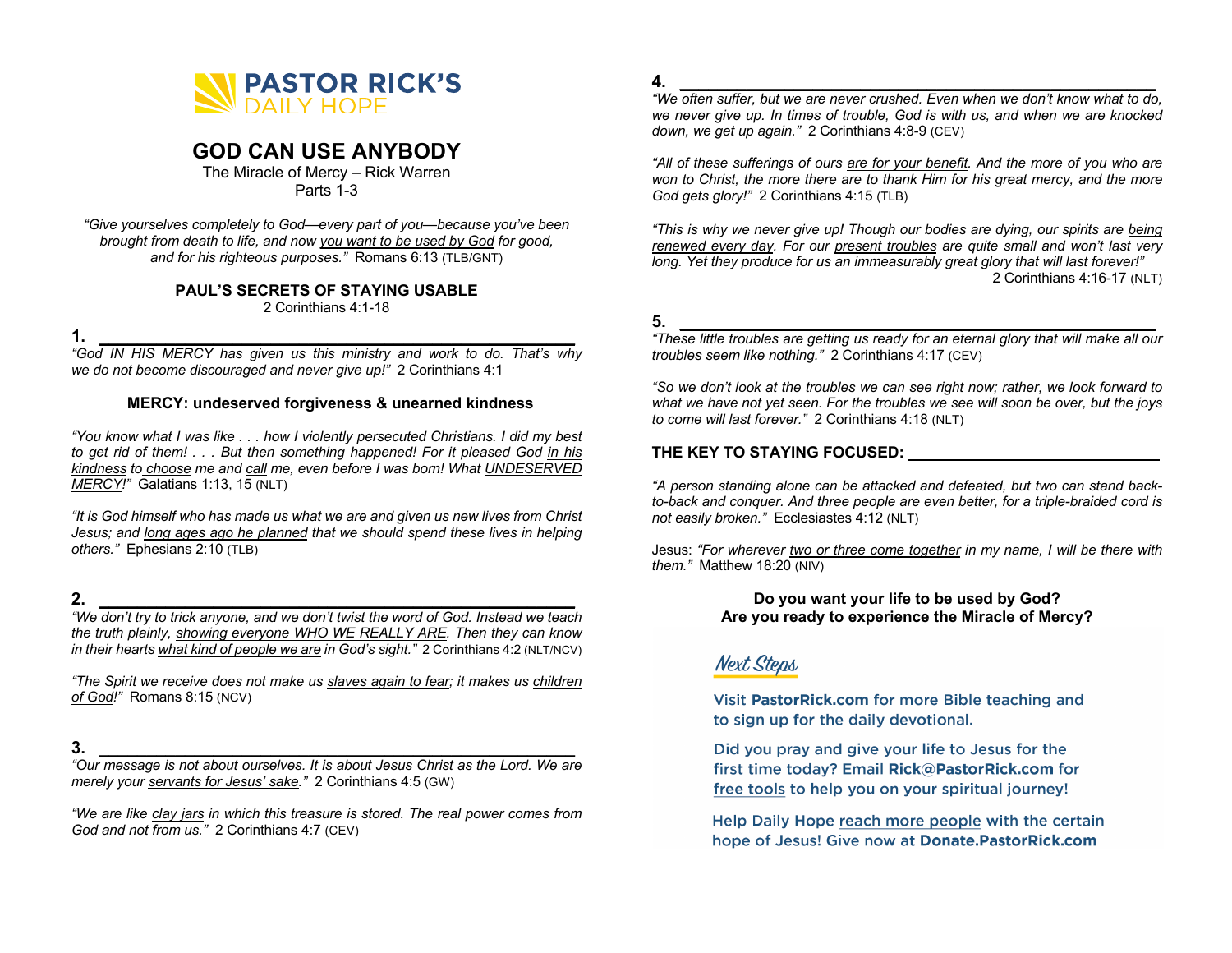

# **GOD'S MERCY AND MY FAILURES**

The Miracle of Mercy – Rick Warren Parts 1-4

## **WHAT CAUSES OUR PERSONAL FAILURES?**

3 Things Peter Did Wrong

**1. \_\_\_\_\_\_\_\_\_\_\_\_\_\_\_\_\_\_\_\_\_\_\_\_\_\_\_\_\_\_\_\_\_\_\_\_\_\_\_\_\_\_\_\_\_\_\_\_\_\_**

*"Jesus said 'Tonight every one of you will desert me. For the Scripture says that when the shepherd is killed, the sheep will be scattered. BUT after I've been raised from the dead, I will go ahead of you to Galilee and meet you there.' Then Peter boasted, 'But Lord, even if everyone else fails you, I will NEVER deny you!' Jesus replied, 'Peter, the truth is that before this night is over, and before the rooster crows at dawn, you will deny knowing me three times.' Peter insisted, 'But Lord, I would NEVER do that! Even if I have to die with you I'll never deny knowing you!' And all the other disciples vowed the same thing."* Matthew 26:31-35

*"If you think, 'I am strong! I can handle this. I'd never fall for that temptation,' then be careful! For you could easily fall too!"* 1 Corinthians 10:12

**2. \_\_\_\_\_\_\_\_\_\_\_\_\_\_\_\_\_\_\_\_\_\_\_\_\_\_\_\_\_\_\_\_\_\_\_\_\_\_\_\_\_\_\_\_\_\_\_\_\_\_** *"Peter followed Jesus at a distance to the courtyard of the high priest's palace. He went in and sat down with the guards to see what was going to happen to Jesus . . . As he was sitting in the courtyard, a servant girl came up to him and said, 'You were with Jesus of Galilee, weren't you?' But standing there in front of everyone Peter denied it. 'I don't even know what you're talking about!' he said."* Matthew 26:58, 69-70

*"It is a dangerous trap to be concerned with what others think of you, but if you trust the Lord, you'll be safe."* Proverbs 29:25

# **3. \_\_\_\_\_\_\_\_\_\_\_\_\_\_\_\_\_\_\_\_\_\_\_\_\_\_\_\_\_\_\_\_\_\_\_\_\_\_\_\_\_\_\_\_\_\_\_\_\_\_**

*"Then Peter went out to the entrance of the courtyard and there another woman saw him and said to those standing there, 'This man was with Jesus of Nazareth.' Again Peter denied it, and this time he swore an oath and said 'I don't even know that man!' But after a while, the men who has been standing there came over to Peter and said 'We KNOW that you are one of them because your Galilean accent gives you away.' Peter lost his temper and started cursing and swearing. He shouted 'I don't know the man!' Immediately he heard a rooster crow."*

Matthew 26:71-74

*"The tongue is a small thing, but what enormous damage it can do! Just as a tiny spark can burn up a great forest, the tongue is a flame of fire. That part of your body is full of wickedness and can poison everything else in your life. It is set on fire by hell itself and can turn our whole lives into a blazing flame of destruction and disaster."* James 3:5-6

## **WHAT SHOULD I DO WHEN I FAIL?**

3 Things Peter Did Right

# **1. \_\_\_\_\_\_\_\_\_\_\_\_\_\_\_\_\_\_\_\_\_\_\_\_\_\_\_\_\_\_\_\_\_\_\_\_\_\_\_\_\_\_\_\_\_\_\_\_\_\_**

*"When Peter heard the rooster crow, he remembered that Jesus had said, 'Before the rooster crows, you'll deny me three times.' Then Peter went outside and WEPT BITTERLY."* Matthew 26:75

*"The sacrifice God wants is a broken and contrite spirit, God will not reject a humble and repentant heart."* Psalm 51:17

# **2. \_\_\_\_\_\_\_\_\_\_\_\_\_\_\_\_\_\_\_\_\_\_\_\_\_\_\_\_\_\_\_\_\_\_\_\_\_\_\_\_\_\_\_\_\_\_\_\_\_\_**

(Easter morning) *"Mary Magdalene went and found the disciples together, grieving and weeping."* Mark 16:10

(Easter night) *"That evening the disciples were together, with the doors locked for fear of the Jewish leaders. Suddenly, Jesus appeared in the middle of the group, and said 'Peace be with you!' . . . The disciples were filled with joy when they saw the Lord!"* John 20:19-20

*"A week later the disciples were together again meeting in a home."* John 20:26

## **3. \_\_\_\_\_\_\_\_\_\_\_\_\_\_\_\_\_\_\_\_\_\_\_\_\_\_\_\_\_\_\_\_\_\_\_\_\_\_\_\_\_\_\_\_\_\_\_\_\_\_**

*"Because of his great mercy God has given us a new life by raising Jesus Christ from death. This fills us with a living hope."* 1 Peter 1:3

*"Cast all your anxiety on him because he cares for you."* 1 Peter 5:7

## **WHAT DOES JESUS DO WITH OUR FAILURES?**

*"Simon, Simon, Satan has asked to sift you like wheat. But I have prayed for you, that your faith should not fail. So when you have repented and turned back to me again, strengthen and build up your brothers."* Luke 22:31-32

**1. \_\_\_\_\_\_\_\_\_\_\_\_\_\_\_\_\_\_\_\_\_\_\_\_\_\_\_\_\_\_\_\_\_\_\_\_\_\_\_\_\_\_\_\_\_\_\_\_\_\_**

*<sup>&</sup>quot;God certainly knows what we are made of. He bears in mind that we are dust."*  Psalm 103:14 (GW)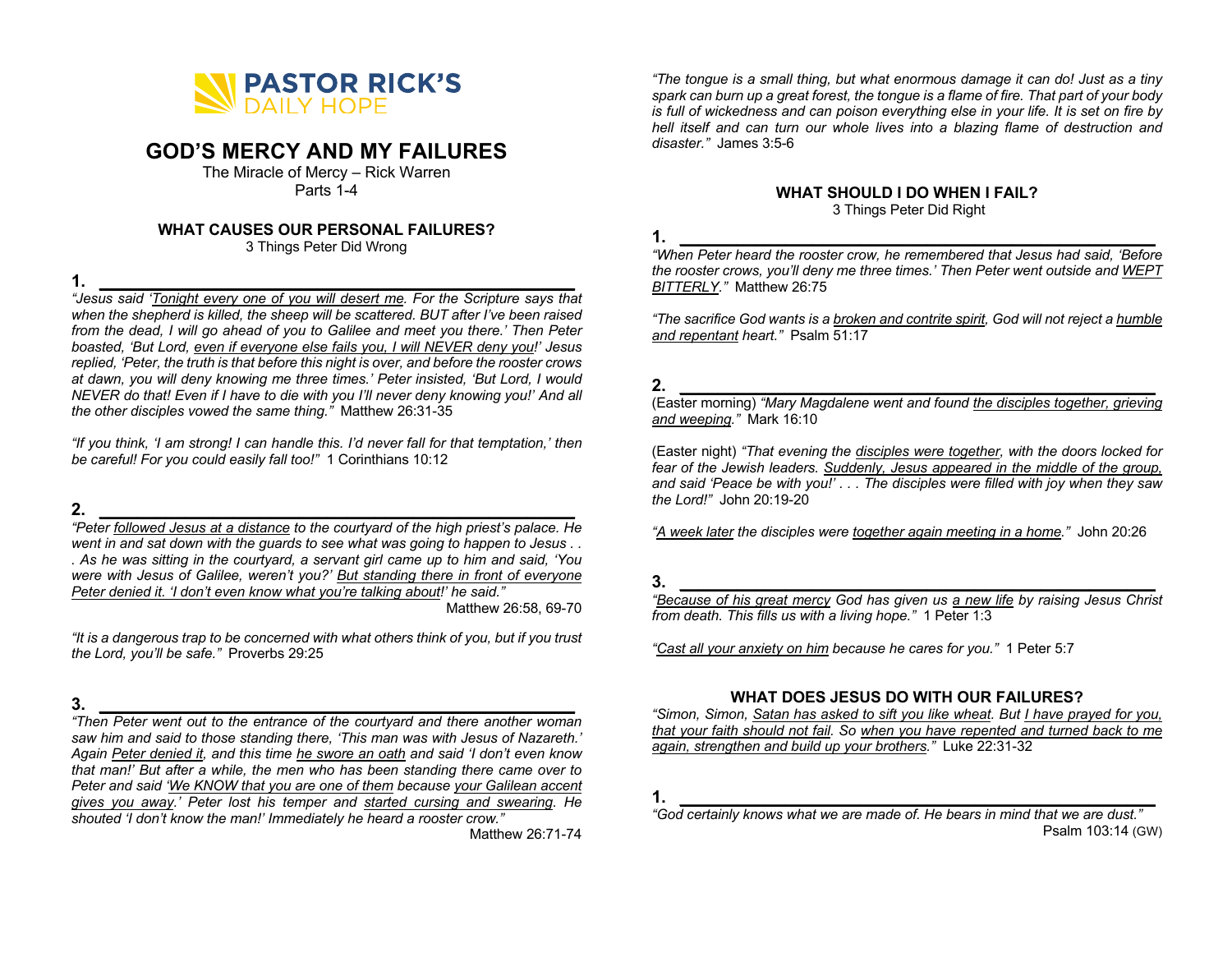**2. \_\_\_\_\_\_\_\_\_\_\_\_\_\_\_\_\_\_\_\_\_\_\_\_\_\_\_\_\_\_\_\_\_\_\_\_\_\_\_\_\_\_\_\_\_\_\_\_\_\_**

*"Jesus is able to save us completely because (in heaven) he lives to intercede on our behalf. He is always talking to the Father, asking him to help us."* Hebrews 7:25

**3. \_\_\_\_\_\_\_\_\_\_\_\_\_\_\_\_\_\_\_\_\_\_\_\_\_\_\_\_\_\_\_\_\_\_\_\_\_\_\_\_\_\_\_\_\_\_\_\_\_\_**

*"So WHEN you have repented and turned back to me again."* Luke 22:32

*"For even though a righteous man falls seven times, he will rise again!"* Proverbs 24:16

The Angel said, *"I know you are looking for Jesus of Nazareth, who was crucified. But he is not here—he's risen from the dead . . . Now go tell his disciples, AND tell Peter, that he's going ahead of you to Galilee and he'll see you there, just as he promised!"* Mark 16:6-7

**4. \_\_\_\_\_\_\_\_\_\_\_\_\_\_\_\_\_\_\_\_\_\_\_\_\_\_\_\_\_\_\_\_\_\_\_\_\_\_\_\_\_\_\_\_\_\_\_\_\_\_**

(Two weeks later) *"Jesus appeared again to the disciples beside the Sea of Galilee. Seven of the disciples were there and Simon Peter said, 'I'm going fishing.' 'We'll come, too' they all said. So they went out in the boat, but even though the fished all night, they caught nothing. At dawn the disciples saw a man standing on the shore but they couldn't see it was Jesus. He called out, 'Friends, have you caught any fish?' 'Not a thing!' they replied.' Then Jesus said, 'Throw out your net on the righthand side of the boat, and you'll get plenty of fish!' So they did what Jesus said to*  do, and they instantly caught so many fish, they couldn't even draw in the net *because it was so full of fish! Then John said to Peter, 'IT'S THE LORD!' When Peter realized that he put on his tunic (for he had stripped for work), jumped into the water, and swam ashore, leaving the others in the boat to pull the loaded net to the shore, for they were only out about three hundred feet. When they got to shore they saw that Jesus was cooking fish and bread over a charcoal fire. Jesus said, 'Bring some of the fish you just caught.' So Peter went back aboard and dragged the net ashore. It was filled with a 153 large fish, and yet the net had not torn. 'Now come and have some breakfast!' Jesus said. Now they were sure it really was the Lord! Then Jesus served them the bread and the fish. This was the third time Jesus had appeared to his disciples since he had been raised from the dead."* John 21:1-14

*"The steadfast love of the Lord never ceases; his mercies never come to an end; they are new every morning; great is your faithfulness."* Lamentations 3:22-23

**5. \_\_\_\_\_\_\_\_\_\_\_\_\_\_\_\_\_\_\_\_\_\_\_\_\_\_\_\_\_\_\_\_\_\_\_\_\_\_\_\_\_\_\_\_\_\_\_\_\_\_**

*"When you have turned back to me, strengthen and build up your brothers."* Luke 22:32

*"After breakfast Jesus said to Simon Peter, 'Simon son of John, do you love me more than these?' 'Yes, Lord, you know I love you,' Peter replied. 'Then FEED my lambs,' Jesus said. Then Jesus repeated the question: 'Peter, do you love me?' Peter said, 'Yes, Lord! You KNOW I love you!' 'Then TAKE CARE of my sheep,' Jesus said. Then Jesus asked the same question one more time: 'Peter, do you love me?' Now Peter was grieved that Jesus asked the question a third time, so he said, 'Lord, you know everything! You know I love you!' And Jesus replied 'Then feed my sheep!'"* John 21:15-17

Jesus: *"Now I say to you that you are Peter, and upon this rock I WILL BUILD MY CHURCH, and all the powers of hell will not conquer it!"* Matthew 16:18

# **Next Steps**

Visit PastorRick.com for more Bible teaching and to sign up for the daily devotional.

Did you pray and give your life to Jesus for the first time today? Email Rick@PastorRick.com for free tools to help you on your spiritual journey!

Has Daily Hope helped you? Share your story with Pastor Rick at Rick@PastorRick.com

Help Daily Hope reach more people with the certain hope of Jesus! Give now at Donate.PastorRick.com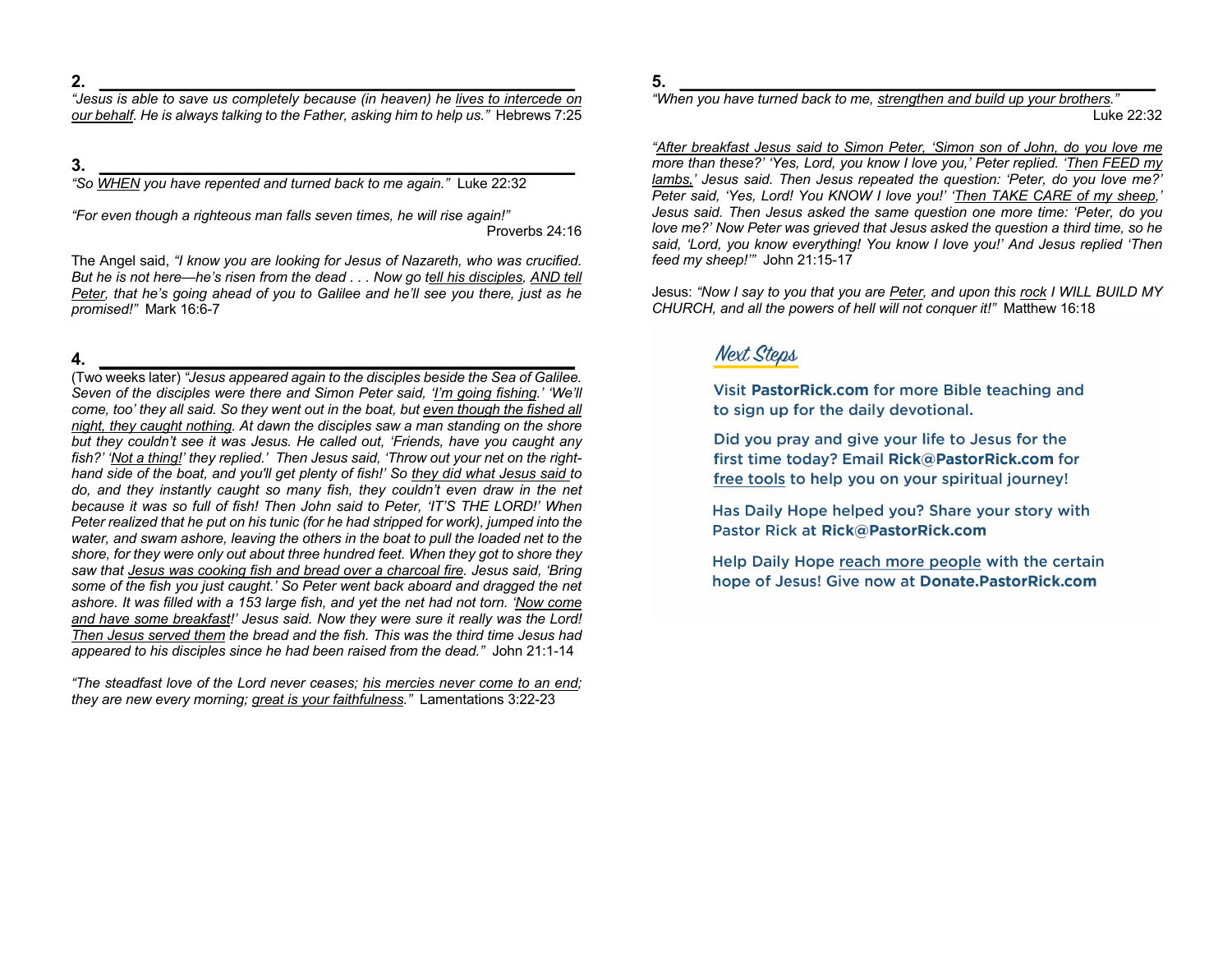

# **HOW MUCH YOU MATTER TO GOD**

The Miracle of Mercy – Rick Warren Parts 1-3

*"Jesus saved us, not because of the good things we did, but BECAUSE OF HIS MERCY. He washed away our sins and gave us a new life through the Holy Spirit."*  Titus 3:5

Jesus: *"I have come to SEEK and to SAVE those who are LOST."* Luke 19:10

#### **Jesus told 3 stories to explain what he meant:**

*"The Lost Sheep"* (Luke 15:1-7) *"The Lost Coin"* (Luke 15:8-10) *"The Lost Son"* (Luke 15:11-31)

# **'LOSTNESS' \_\_\_\_\_\_\_\_\_\_\_\_\_\_\_\_\_\_\_\_\_\_\_\_\_**

#### **WHAT DO I LOSE WHEN I'M SPIRITUALLY** *"LOST"***?**

#### **Like a lost sheep . . .**

## **1. I LOSE \_\_\_\_\_\_\_\_\_\_\_\_\_\_\_\_\_\_\_\_\_\_\_\_\_\_\_\_\_\_\_\_\_\_\_\_\_\_\_\_\_\_\_\_**

*"All of us have strayed away just like lost sheep. We've all left God's path to follow our own ways."* Isaiah 53:6

# **2. I LOSE \_\_\_\_\_\_\_\_\_\_\_\_\_\_\_\_\_\_\_\_\_\_\_\_\_\_\_\_\_\_\_\_\_\_\_\_\_\_\_\_\_\_\_\_**

*"My people are wandering like lost sheep, without a shepherd to protect and guide them."* Zechariah 10:2

## **Like a lost coin . . .**

# **3. I LOSE \_\_\_\_\_\_\_\_\_\_\_\_\_\_\_\_\_\_\_\_\_\_\_\_\_\_\_\_\_\_\_\_\_\_\_\_\_\_\_\_\_\_\_\_**

*"No one has ever seen or heard or even imagined the wonderful things God has prepared and arranged for those who love him."* 1 Corinthians 2:9

## **Like a lost son . . .**

## **4. I LOSE \_\_\_\_\_\_\_\_\_\_\_\_\_\_\_\_\_\_\_\_\_\_\_\_\_\_\_\_\_\_\_\_\_\_\_\_\_\_\_\_\_\_\_\_**

*"The younger son wasted all he'd been given and eventually he became miserable and lonely."* Luke 15:14

> **Our** *wandering nature* **separates us from God Our** *circumstances* **can separate us from God Our** *choices* **separate us from God**

# **5. I LOSE \_\_\_\_\_\_\_\_\_\_\_\_\_\_\_\_\_\_\_\_\_\_\_\_\_\_\_\_\_\_\_\_\_\_\_\_\_\_\_\_\_\_\_\_**

**The LOOL**<br>"What good is it for a man to gain the whole world, if he loses his soul?" Luke 9:25

**BUT I DON'T LOSE MY VALUE!**

*"God loved the world so much that he gave his one and only Son so that whoever believes in him may not be lost, but have eternal life."* John 3:16

# **HOW DOES GOD'S MERCY** *"SAVE"* **ME?**

#### **1. \_\_\_\_\_\_\_\_\_\_\_\_\_\_\_\_\_\_\_\_\_\_\_\_\_\_\_\_\_\_\_\_\_\_\_\_\_\_\_\_\_\_\_\_\_\_\_\_**

*"Jesus is the only one who can bring us to God. He became a human and gave himself to rescue all of us."* 1 Timothy 2:5

*"Trust me in your times of trouble, and I will rescue you, and you will give me glory."* Psalm 50:15

# **2. \_\_\_\_\_\_\_\_\_\_\_\_\_\_\_\_\_\_\_\_\_\_\_\_\_\_\_\_\_\_\_\_\_\_\_\_\_\_\_\_\_\_\_\_\_\_\_\_**

Jesus said, *"Come to me, all you who are weary and worn out from carrying too much. Learn to trust and rest in me and you'll recover your life."* Matthew 11:28

*"I will give you back what you lost in the years when the locusts ate all your crops."* Joel 2:25

# **3. \_\_\_\_\_\_\_\_\_\_\_\_\_\_\_\_\_\_\_\_\_\_\_\_\_\_\_\_\_\_\_\_\_\_\_\_\_\_\_\_\_\_\_\_\_\_\_\_**

*"Anyone who connects to Christ becomes a new person. The past is forgotten, and everything becomes new. God has done it all! He sent Christ to make peace* between himself and us." 2 Corinthians 5:17-18 (CEV)

## **HOW DO I CONNECT WITH GOD'S MERCY?**

# **1. \_\_\_\_\_\_\_\_\_\_\_\_\_\_\_\_\_\_\_\_\_\_\_\_\_\_\_\_\_\_\_\_\_\_\_\_\_\_\_\_\_\_\_\_\_\_\_\_\_\_**

*"He wasted it all . . . he had nothing left . . . he got desperate and hungry . . . then he finally came to his senses."* Luke 15:13-17

GOD: *"You'll find me when you get serious about finding me and want it more than anything else."* Jeremiah 29:13 (The Message)

# **2. \_\_\_\_\_\_\_\_\_\_\_\_\_\_\_\_\_\_\_\_\_\_\_\_\_\_\_\_\_\_\_\_\_\_\_\_\_\_\_\_\_\_\_\_\_\_\_\_\_\_**

*"When he came to his senses, he said . . . 'I have sinned against God and you.'"*  Luke 15:17-18

#### **3. \_\_\_\_\_\_\_\_\_\_\_\_\_\_\_\_\_\_\_\_\_\_\_\_\_\_\_\_\_\_\_\_\_\_\_\_\_\_\_\_\_\_\_\_\_\_\_\_\_\_**

The son drifted away saying *"GIVE ME MY share."* Luke 15:12

He returned to the Father saying *"MAKE ME a servant."* Luke 15:19

# **THE FATHER'S RESPONSE**

*"While he was still a long way off, his father saw him and was filled with compassion for him; HE RAN OUT to his son, threw his arms around him and kissed him."*

Luke 15:20

# **Next Step**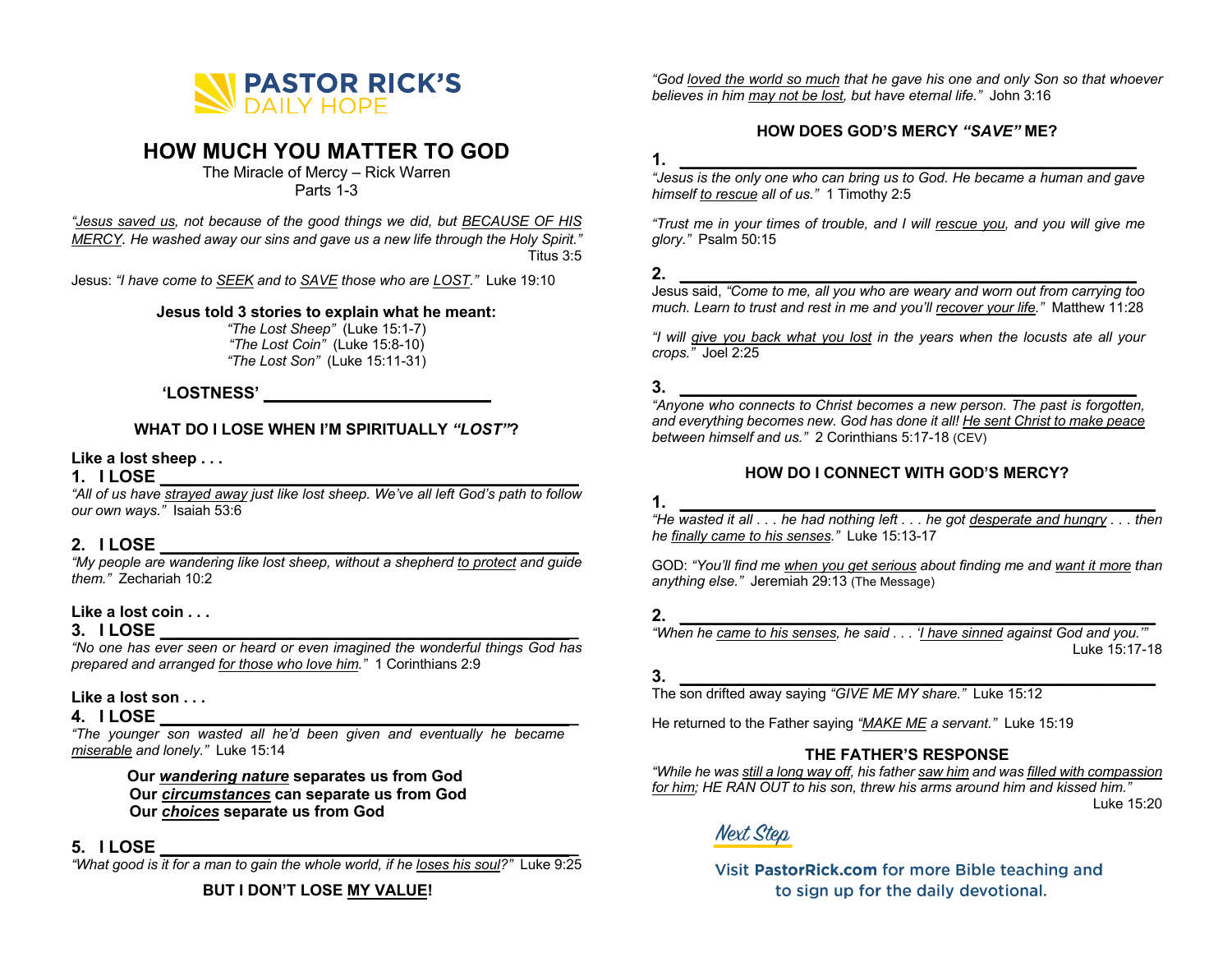

# **SHOWING MERCY TO YOUR FAMILY**

The Miracle of Mercy – Rick Warren Parts 1-2

*"Lord, I want to live a blameless life, but how I need your help Lord, especially in my own home, where I long to act as I should."* Psalm 101:2 (TLB)

# **QUIZ: HOW MERCIFUL AM I WITH MY FAMILY?**

**When my spouse or sibling or another family member . . .**

o Gets some details wrong while telling a story, do I . . .

- Interrupt them and correct them publicly?
- \_\_ Say nothing and let it go, knowing I've done the same?

o Keeps making the same mistake over and over, do I . . .

Become irritated & angry at them?

\_\_ Graciously forgive them and pray for them?

o Is getting more attention than I think they deserve, do I . . .

\_\_ Feel resentful and feel the need to bring them down a notch?

\_\_ Celebrate with them?

o Says or does something I don't understand, do I . . .

- \_\_ Assume they have the best motivation for doing it?
- \_\_ Question their motivation or think the worst?

o Am I more polite with . . .

\_\_ Strangers?

 $\equiv$  My own family?

# **MERCY IS LOVE IN ACTION**

*"Love is patient. Love is kind. Love does not envy. Love is not boastful or proud. Love is not rude. Love is not self-seeking. Love is not irritable or easily angered. Love keeps no record of wrongs. Love does not delight in evil. Love rejoices with the truth. Love is always supportive. Love always trusts. Love is always hopeful. Love always perseveres and never gives up. Love never fails. It never ends."* 1 Corinthians 13:4-8

# **4 WAYS TO SHOW MERCY AT HOME**

**1. \_\_\_\_\_\_\_\_\_\_\_\_\_\_\_\_\_\_\_\_\_\_\_\_\_\_\_\_\_\_\_\_\_\_\_\_\_\_\_\_\_\_\_\_\_\_\_\_\_\_**

*"Love is not irritable or easily angered."* 1 Corinthians 13:5

*"Love forgets mistakes; nagging about them separates even close friends."* Proverbs 17:9

*"It is to your glory to overlook an offense."* Proverbs 19:11

*"Be careful that when you get on each other's nerves you don't snap at each other. Look for the best in each other, and always do your best to bring it out."* 1 Thessalonians 5:15 (The Message)

#### **2. \_\_\_\_\_\_\_\_\_\_\_\_\_\_\_\_\_\_\_\_\_\_\_\_\_\_\_\_\_\_\_\_\_\_\_\_\_\_\_\_\_\_\_\_\_\_\_\_\_\_\_\_\_**

*"Love is patient . . . Love is kind . . . Love is always supportive."* 

1 Corinthians 13:4, 7

*"Whenever you are able, do good to people who need help."* Proverbs 3:27 (NCV)

*"Don't be hateful to people, just because they are hateful to you. Rather, be good to each other and to everyone else."* 1 Thessalonians 5:15 (CEV)

# **3. \_\_\_\_\_\_\_\_\_\_\_\_\_\_\_\_\_\_\_\_\_\_\_\_\_\_\_\_\_\_\_\_\_\_\_\_\_\_\_\_\_\_\_\_\_\_\_\_\_\_\_**

*"Love keeps no record of wrongs."* 1 Corinthians 13:5

*"Love is not rude. Love does not demand its own way. It is not irritable or touchy. It does not hold grudges."* 1 Corinthians 13:5 (TLB)

# **4. \_\_\_\_\_\_\_\_\_\_\_\_\_\_\_\_\_\_\_\_\_\_\_\_\_\_\_\_\_\_\_\_\_\_\_\_\_\_\_\_\_\_\_\_\_\_\_\_\_\_\_**

*"Love always trusts, love is always hopeful, and love always perseveres through whatever comes."* 1 Corinthians 13:7

*"Lord, hear my prayer for mercy when I call to you for help, when I lift my hands toward your most holy place."* Psalm 28:2 (GW)

*"I will never forget this awful time, as I grieve over my loss. Yet I still dare to hope when I remember this: The unfailing love of the Lord never ends! By his mercies we have been kept from complete destruction. Great is his faithfulness; his mercies begin afresh each day."* Lamentations 3:20-23

# **THESE ARE THE SAME WAYS GOD SHOWS YOU MERCY!**

**Next Step**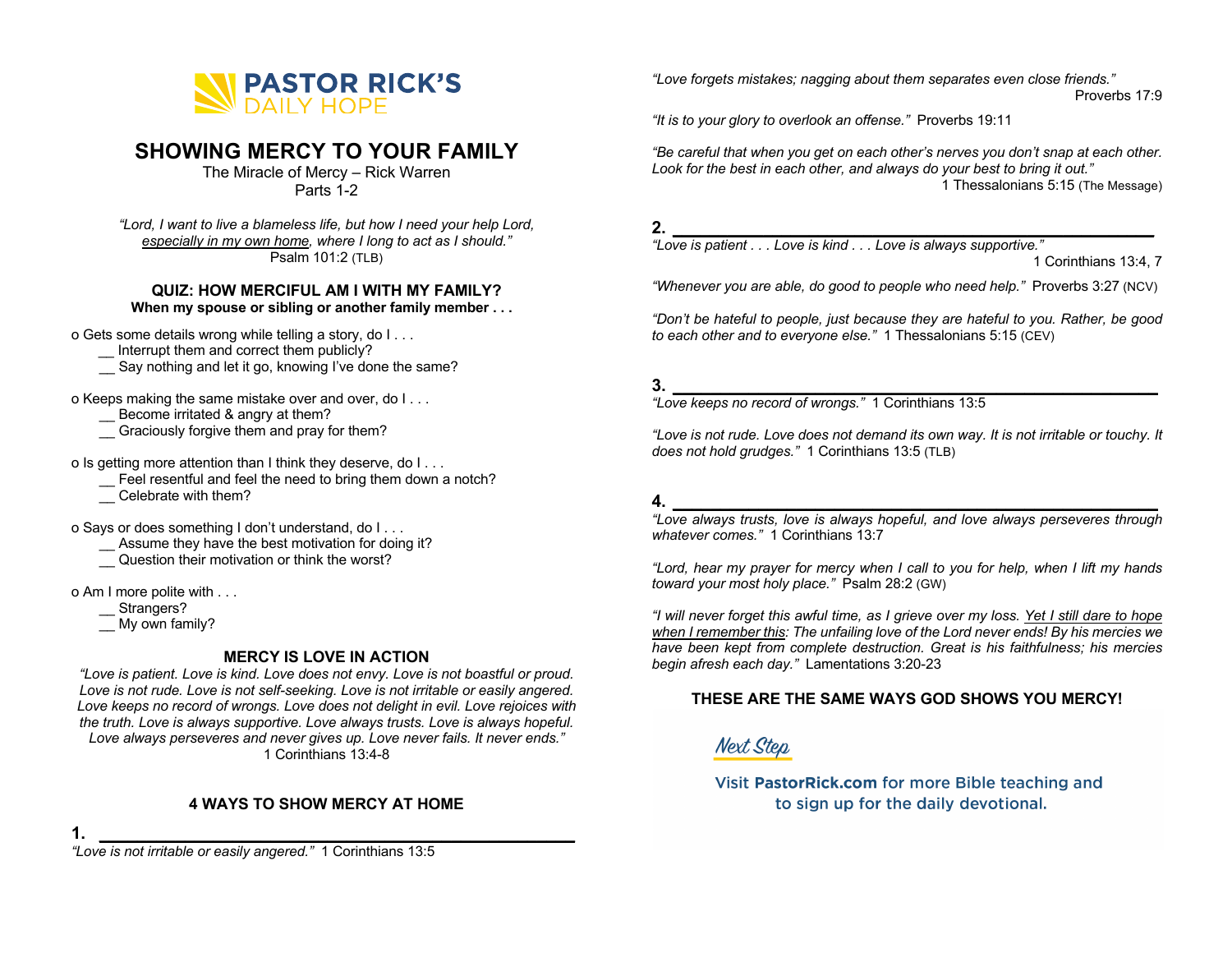

# **BEING AN AGENT OF MERCY IN THE WORLD**

The Miracle of Mercy – Rick Warren

Parts 1-2

*"You will be my witnesses."* –Jesus, Acts 1:8 (NIV)

#### **IN A MEAN WORLD, OUR GREATEST WITNESS IS \_\_\_\_\_\_\_\_\_\_\_\_\_\_\_\_\_\_**

*"Show mercy to others, just as your Father shows mercy to you!"* Luke 6:36

# **PRINCIPLES OF MERCY**

How can I be more merciful*?*

**1. \_\_\_\_\_\_\_\_\_\_\_\_\_\_\_\_\_\_\_\_\_\_\_\_\_\_\_\_\_\_\_\_\_\_\_\_\_\_\_\_\_\_\_\_\_\_\_\_\_\_\_\_\_\_\_**

*"LOOK OUT for one another's interests, not just for your own."* Philippians 2:4 (GNT)

*"Jesus looked at him and loved him."* Mark 10:21 (NIV)

#### **2. \_\_\_\_\_\_\_\_\_\_\_\_\_\_\_\_\_\_\_\_\_\_\_\_\_\_\_\_\_\_\_\_\_\_\_\_\_\_\_\_\_\_\_\_\_\_\_\_\_\_\_\_\_\_\_**

*"Show mercy to those whose faith is wavering. Rescue others by snatching them from the flames of judgment. There are still others to whom you need to show mercy, but be careful that you aren't contaminated by their sins."* Jude 1:22-23 (NLT)

*"Most importantly, love each other deeply. Love has a way of not looking at others' sins."* 1 Peter 4:8 (ICB)

*"Be patient with each other, making allowance for each other's faults because of your love."* Ephesians 4:2 (TLB)

#### **Principle: Don't expect unbelievers to act like believers \_\_\_\_\_\_\_\_\_\_\_\_\_\_\_\_\_**

*"That night Matthew invited Jesus to dinner with his fellow tax collectors and many other 'notorious sinners.' The Pharisees were indignant. 'Why does your Teacher eat with such scum?' they asked. When Jesus heard this, he said, 'Healthy people don't need a doctor—sick people do!' Then he added, 'Now go and learn the meaning of this Scripture: "I want you to be merciful, not offer sacrifices!" For I've come to invite sinners to me, not those who think they are righteous.'"* Matthew 9:10-13

**3. \_\_\_\_\_\_\_\_\_\_\_\_\_\_\_\_\_\_\_\_\_\_\_\_\_\_\_\_\_\_\_\_\_\_\_\_\_\_\_\_\_\_\_\_\_\_\_\_\_\_\_\_\_\_\_**

*"When you talk, you should always be kind and pleasant so you will be able to answer everyone in the way you should."* Colossians 4:6 (NCV)

*"The wisdom that comes from heaven is pure, peace loving, gentle at all times, and*  willing to yield to others. Wisdom is full of mercy." James 3:17 (NLT)

**4. \_\_\_\_\_\_\_\_\_\_\_\_\_\_\_\_\_\_\_\_\_\_\_\_\_\_\_\_\_\_\_\_\_\_\_\_\_\_\_\_\_\_\_\_\_\_\_\_\_\_\_\_\_\_\_**

Jesus defended his disciples eating grain on the Sabbath (Matthew 12:1-8)

*"You Pharisees are careful to tithe 10% of every part of your income, but then you ignore other important matters of God's Law—justice, and showing mercy, and faith. Yes, you should tithe! But you also shouldn't neglect the more important things!"* Matthew 23:23

# **PLACES TO BE AN AGENT OF MERCY**

#### **1. LOOK FOR PEOPLE \_\_\_\_\_\_\_\_\_\_\_\_\_\_\_\_\_\_\_\_\_\_\_\_\_\_\_\_\_\_\_\_\_\_\_\_\_**

*"Carry each other's burdens, and in this way you will fulfill the law of Christ."* Galatians 6:2 (NIV)

#### **2. LOOK FOR PEOPLE \_\_\_\_\_\_\_\_\_\_\_\_\_\_\_\_\_\_\_\_\_\_\_\_\_\_\_\_\_\_\_\_\_\_\_\_\_**

*"Each one of us needs to look after the good of the people around us, asking ourselves, 'How can I help?' That's exactly what Jesus did. He didn't make it easy for himself by avoiding people's troubles, but he waded right in and helped out."* Romans 15:2-3 (The Message)

#### **3. LOOK FOR PEOPLE \_\_\_\_\_\_\_\_\_\_\_\_\_\_\_\_\_\_\_\_\_\_\_\_\_\_\_\_\_\_\_\_\_\_\_\_\_**

*"God comforts us in our troubles, so that we can comfort others who are in trouble with the same comfort that we ourselves received from God."* 2 Corinthians 1:3-4

#### **4. LOOK FOR PEOPLE \_\_\_\_\_\_\_\_\_\_\_\_\_\_\_\_\_\_\_\_\_\_\_\_\_\_\_\_\_\_\_\_\_\_\_\_\_**

*"Look for opportunities to be hospitable."* Romans 12:13 (NJB)

*"I was alone and you welcomed me and showed me hospitality."* Matthew 25:31-46

#### **5. LOOK FOR PEOPLE \_\_\_\_\_\_\_\_\_\_\_\_\_\_\_\_\_\_\_\_\_\_\_\_\_\_\_\_\_\_\_\_\_\_\_\_\_**

*"When people sin, you should forgive and comfort them, so they won't give up in despair."* 2 Corinthians 2:7 (CEV)

#### **6. LOOK FOR PEOPLE \_\_\_\_\_\_\_\_\_\_\_\_\_\_\_\_\_\_\_\_\_\_\_\_\_\_\_\_\_\_\_\_\_\_\_\_\_**

*"Don't repay evil for evil. Never retaliate when people insult you or say unkind things about you. Instead, pay them back with a blessing. That is what God wants you to do, and he will bless you for it!"* 1 Peter 3:9 (NLT)

*"God will not forget the work you've done and the love you've shown him by caring for and helping other people."* Hebrews 6:10

**Next Step**